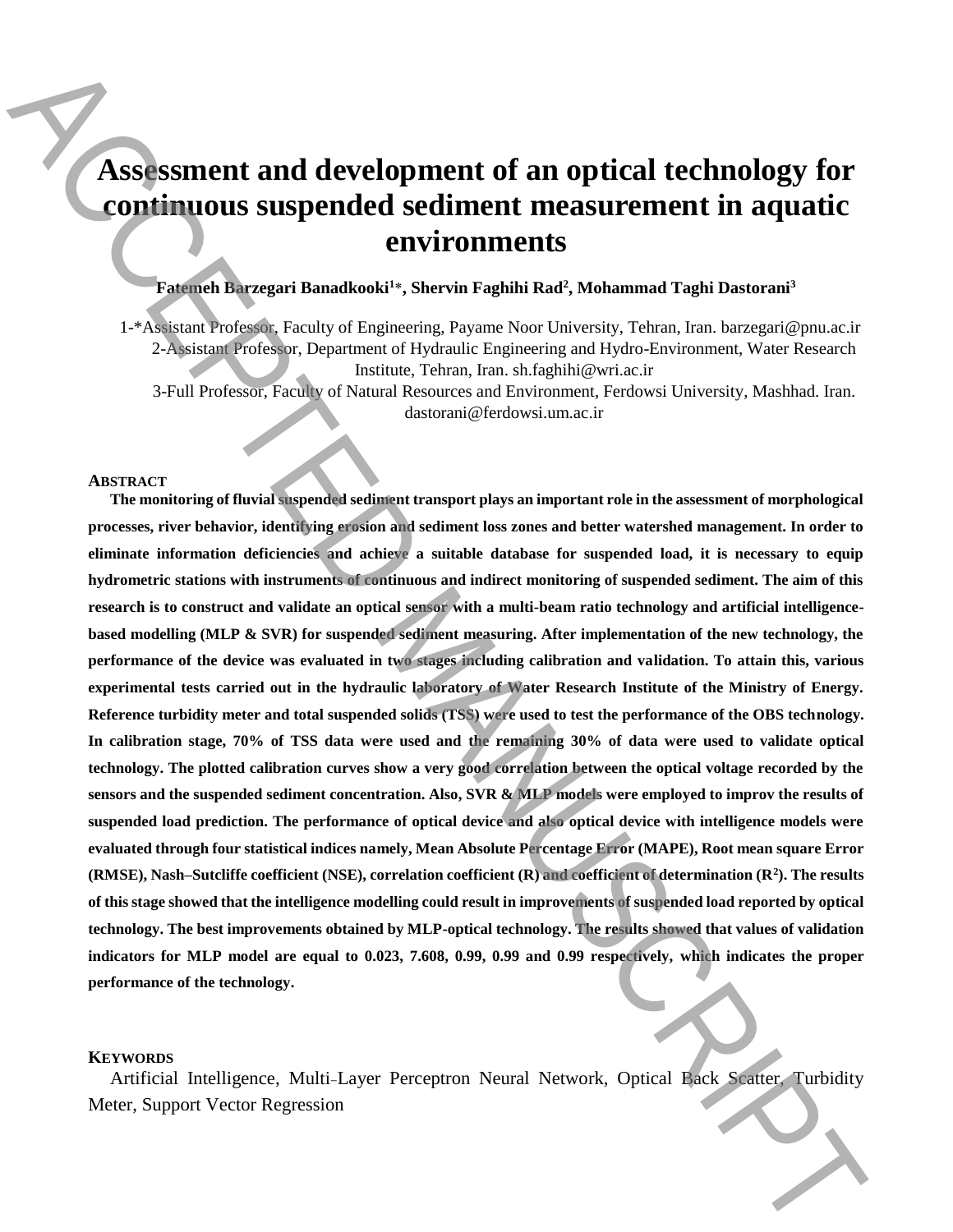### **1.INTRODUCTION:**

Accelerated development and some unsuitable land uses have led to ecosystem imbalances and instability. As the first sign of an unbalanced ecosystem, is the occurrence of soil erosion which is transported as sediment load by the rivers. Despite the importance of the suspended sediment, there is a limited and unreliable information about it in Iran and some other countries. Discontinuous and traditional sampling of suspended sediment has led to undeniable errors in soil loss estimating. New methods of measuring suspended sediment are indirect methods and have been further developed in recent decades. The acoustic, laser, optical and pressure difference methods have been introduced as examples of these methods. Among the mentioned methods, the optical method is approved by many researchers. Optical turbidimeters can be applied to obtain the time series of the in-situ SSC [1]. The optical method includes light transmission methods and optical backscattering (OBS) methods. The continuous sampling methods compared to the traditional method of suspended sediment sampling has the priorities of the high-frequency and inexpensive sampling. The main purpose of this study is to build a new turbidimeter considering ASTM standards in the field of OBS methods. In this regard, the technology used in the photoelectric turbidimeters with the multi-beam ratio technology -which is the most advanced in this field- was used. The new turbidimeter can be used in-situ and through the river flow which in this regard has a unique design. So, flow passes through the turbidimeter without disturbing and there will be no problems such as incomplete filling of the existing flow passage, bubbles, sediment deposition, etc. On the other hand, the cross-sectional design of the light sources and sensors is particular to has significant differences and capabilities in compare to the similar devices. **MENTION CONSULTER CONSULTER CONSULTER CONSULTER CONSULTER CONSULTER CONSULTER CONSULTER CONSULTER CONSULTER CONSULTER CONSULTER CONSULTER CONSULTER CONSULTER CONSULTER CONSULTER CONSULTER CONSULTER CONSULTER CONSULTER CO** 

#### **2.METHODOLOGY**

#### The present study was conducted in two stages:

1- Design and manufacture of the turbidimeter based on the standards (ASTM D6698. 2014; ASTM D7512. 2009; ISO 7027. 1999, EPA 180.1, Standard Method 2130 B) for OBS turbidimeters [2-4]. To manufacture the turbidimeter, two LED lamps were used as light sources. These light sources emit electromagnetic waves at the wavelength of visible light. Also, two optical detectors were used at 90° and 180° angles to the light sources. Using the existing scientific and standard instructions, a rectangular cross-section was used for the water passage and the location of sensors and light sources. One of the advantages of using this section is the placement of sensors and light sources at two different distances. Shorter distances will be used to measure the turbidity of the high-concentrated flow and longer distances for low-concentrated ones. So, the using range of device will be increased in compare to the previous turbidimeters. Also, the case of the synchronous light sources was used for the first time in this multi-beam ratio turbidimeter.

2- Testing and calibration stage; it was done in two steps:

I) Investigating the performance and sensitivity of the device to the different colors: Due to the fact that the sediment color is one of the effective factors in the ratio of the passage and reflection of the transmitted light, to investigate the sensitivity and performance of the device against sediments with different colors, the turbidimeter was examined using a small range of sediments with the colors from light to dark.

II) Final testing and calibration stage in the reference laboratory; In this stage the device was tested with a range of streams with different sediment concentrations (20-1000 mg/l) in the hydraulic laboratory of the Water Research Institute of the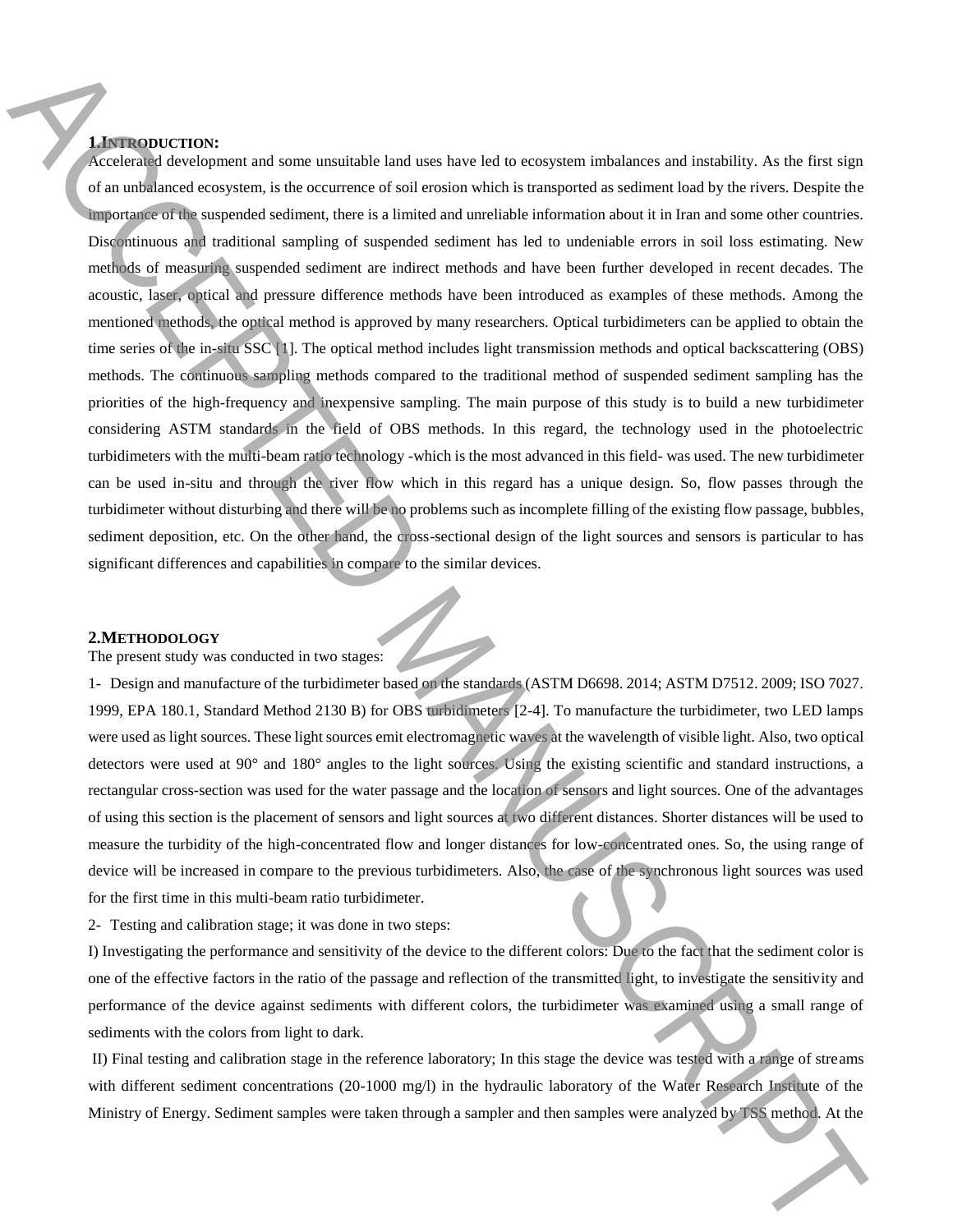same time, the voltage numbers reported by different sensors were collected. Then 70% of the TSS and voltage data were used for calibration and the remaining 30% of data were used to evaluate and validate the performance of the turbidimeter. Finally, in order to increase the capability of the device in measuring suspended sediment, the combination of the reported voltage from the device with the artificial intelligence modeling was used. SVR and MLP models were used for this purpose.

#### **3.RESULTS AND DISCUSSION**

The results of the investigation of the turbidimeter performance and its sensitivity to sediments with different color showed that when the sensor and light source are located at an angle of 180° to each other and the distance between them is short, the color separation is done appropriately. On the other hand, in cases where the angle of the light source and the sensor is 90 degrees or the light sources are used simultaneously at 90° and 180° angles, the sensor is affected by the sediment color. The results of the validation stage are presented in Table (1).

| Table 1- Results of the validation stage. |                         |                             |                      |
|-------------------------------------------|-------------------------|-----------------------------|----------------------|
| <b>Coefficient</b>                        | <b>Turbidimeter and</b> | <b>Turbidimeter and MLP</b> | Turbidimeter results |
|                                           | <b>SVR</b> model        | model                       |                      |
| Mean Absolute Percentage Error (MAPE)     | 0.035                   | 0.023                       | 0.11                 |
| Root mean square Error (RMSE)             | 23.644                  | 7.608                       | 44.54                |
| Nash Sutcliffe (NSE)                      | 0.992                   | 0.997                       | 0.97                 |
| Correlation Coefficient (R)               | 0.996                   | 0.999                       | 0.98                 |
| Coefficient of Determination( $R^2$ )     | 0.992                   | 0.999                       | 0.97                 |

Table 1- Results of the validation stage.

Proximity of the MAPE coefficient to the zero, indicates the appropriate performance of the turbidimeter. In the case of NSE,  $R$  and  $R<sup>2</sup>$  criteria, the proximity of the numbers to one, confirms the results of the sediment prediction. Therefore, according to the results of the validation stage, the performance of the device in reporting different amounts of sediment is statistically appropriate and is highly reliable. Simultaneous use of all numbers reported by the sensors in each test as the input of artificial intelligence algorithms improves the reliability of the suspended sediment prediction.so that all the validation criteria listed in Table 1 are significantly improved when the device results are combined with intelligent algorithms. The use of MLP model has increased the accuracy in predicting suspended sediment compared to SVR model.

#### **4.CONCLUSION**

The purpose of this study is localization and development the multi-beam ratio technology through designing a new OBS turbidimeter. All stages of design and manufacturing of the device have been done under the financial support of Iran Water Resources Research Company. Innovations were used in the design of the device, which were: I) Placement of the light sources and sensors at different distances more or less in the form of a rectangular section to measure the suspended sediment of the high and low concentrated streams. II) Recording the optical sensor reaction with synchronous light sources located in 90° and 180° angels. Studies have shown that the placement of light sources and sensors at an angle of 90° to each other reduces the error related to the sediment color in estimating suspended sediment. On the other hand, the simultaneous **Operation** of the sources increased the device increase that sources increased the accuracy of the accuracy of the accuracy of the accuracy of the accepted sediment. Also, the use of artificial ACCEPTE sources in the sou